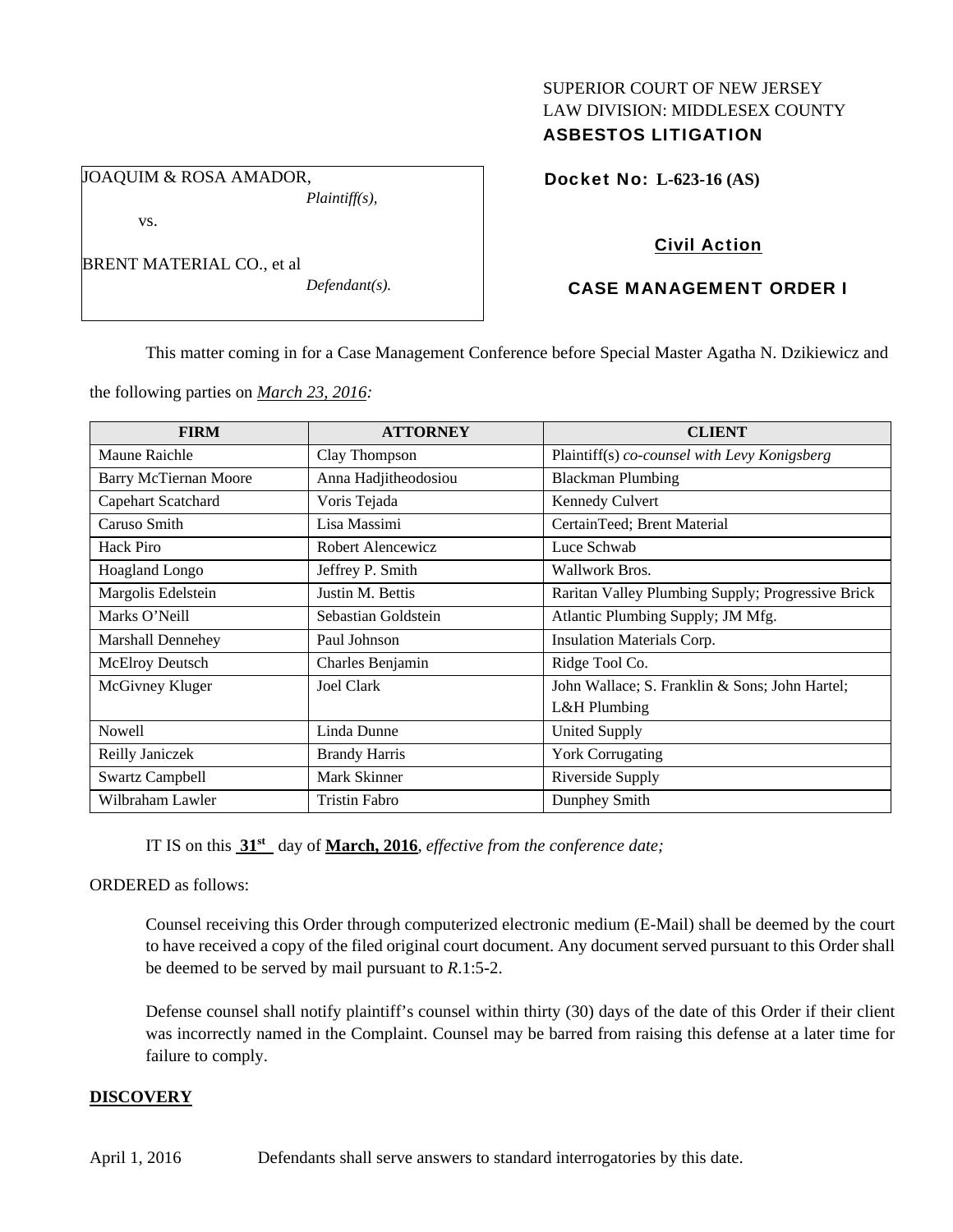| April 8, 2016 | Plaintiff shall propound supplemental interrogatories and document requests by this date.                                                                                                                   |
|---------------|-------------------------------------------------------------------------------------------------------------------------------------------------------------------------------------------------------------|
| May 9, 2016   | Defendants shall serve answers to supplemental interrogatories and document requests by this<br>date.                                                                                                       |
| April 8, 2016 | Defendants shall propound supplemental interrogatories and document requests by this date.                                                                                                                  |
| May 9, 2016   | Plaintiff shall serve answers to supplemental interrogatories and document requests by this<br>date.                                                                                                        |
| May 27, 2016  | Fact discovery, including depositions, shall be completed by this date. Plaintiff's counsel shall<br>contact the Special Master within one week of this deadline if all fact discovery is not<br>completed. |
| June 15, 2016 | Depositions of corporate representatives shall be completed by this date.                                                                                                                                   |

### **EARLY SETTLEMENT**

June 10, 2016 Settlement demands shall be served on all counsel and the Special Master by this date.

### **SUMMARY JUDGMENT MOTION PRACTICE**

| June 10, 2016 | Plaintiff's counsel shall advise, in writing, of intent not to oppose motions by this date. |
|---------------|---------------------------------------------------------------------------------------------|
| June 24, 2016 | Summary judgment motions shall be filed no later than this date.                            |
| July 22, 2016 | Last return date for summary judgment motions.                                              |

#### **MEDICAL DEFENSE**

- April 29, 2016 Plaintiff shall serve medical expert reports by this date.
- August 5, 2016 Defendants shall identify its medical experts and serve medical reports, if any, by this date. **In addition, defendants shall notify plaintiff's counsel (as well as all counsel of record) of a joinder in an expert medical defense by this date.**

#### **LIABILITY EXPERT REPORTS**

- June 15, 2016 Plaintiff shall identify its liability experts and serve liability expert reports or a certified expert statement by this date or waive any opportunity to rely on liability expert testimony.
- August 5, 2016 Defendants shall identify its liability experts and serve liability expert reports, if any, by this date or waive any opportunity to rely on liability expert testimony.

#### **ECONOMIST EXPERT REPORTS**

| June 15, 2016  | Plaintiff shall identify its expert economists and serve expert economist report(s), if any, by<br>this date or waive any opportunity to rely on economic expert testimony.      |
|----------------|----------------------------------------------------------------------------------------------------------------------------------------------------------------------------------|
| August 5, 2016 | Defendants shall identify its expert economists and serve expert economist report $(s)$ , if any,<br>by this date or waive any opportunity to rely on economic expert testimony. |

\_\_\_\_\_\_\_\_\_\_\_\_\_\_\_\_\_\_\_\_\_\_\_\_\_\_\_\_\_\_\_\_\_\_\_\_\_\_\_\_\_\_\_\_\_\_\_\_\_\_\_\_\_\_\_\_\_\_\_\_\_\_\_\_\_\_\_\_\_\_\_\_\_\_\_\_\_\_\_\_\_\_\_\_\_\_\_\_\_\_\_\_\_\_\_\_\_\_\_\_\_\_\_\_\_\_\_\_\_\_